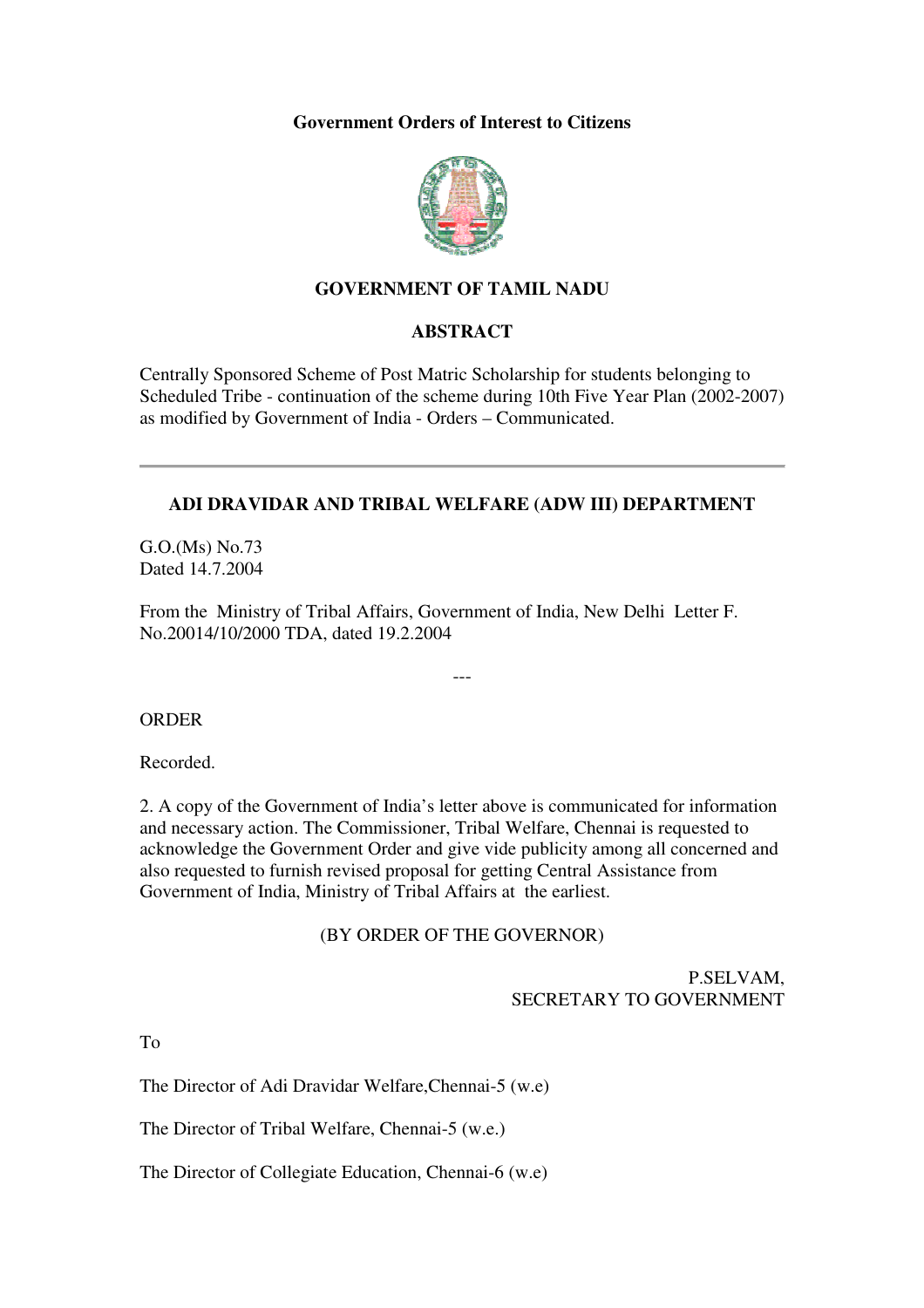The Director of School Education, Chennai (w.e)

The Director of Technical Education, Chennai-25 (w.e)

The Director of Medical Education, Chennai-10 (w.e)

All Universities.

All Collectors.

All District Adi Dravidar and Tribal Welfare Officers (w.e)

Accountant General, Chennai-13 (By Name)

Accountant General, Chennai-18 (By Name)

Accountant General, Chennai-6 (w.e)

Accountant General, Chennai-35 (w.e)

Accountant General, Chennai-9 (w.e)

The Pay and Accounts Officer, Chennai-5 (w.e)

The Private Secretary to Secretary to Government, Adi Dravidar and Tribal Welfare Department, Chennai-9

The Adi Dravidar and Tribal Welfare (OPI) Department, Chennai-9

The Adi Dravidar and Tribal Welfare (Budget) Department, Chennai-9.

Copy to

The Education Department, Chennai-9

The Planning and Development, Chennai-9

The Backward Class, Most Backward Class and Minorities Department, Chennai-9

The Social Welfare Department, Chennai-9

The Health and Family Welfare Department, Chennai-9

The Agricultural Department, Chennai-9

The Finance Department, Chennai-9

/forwarded/by order/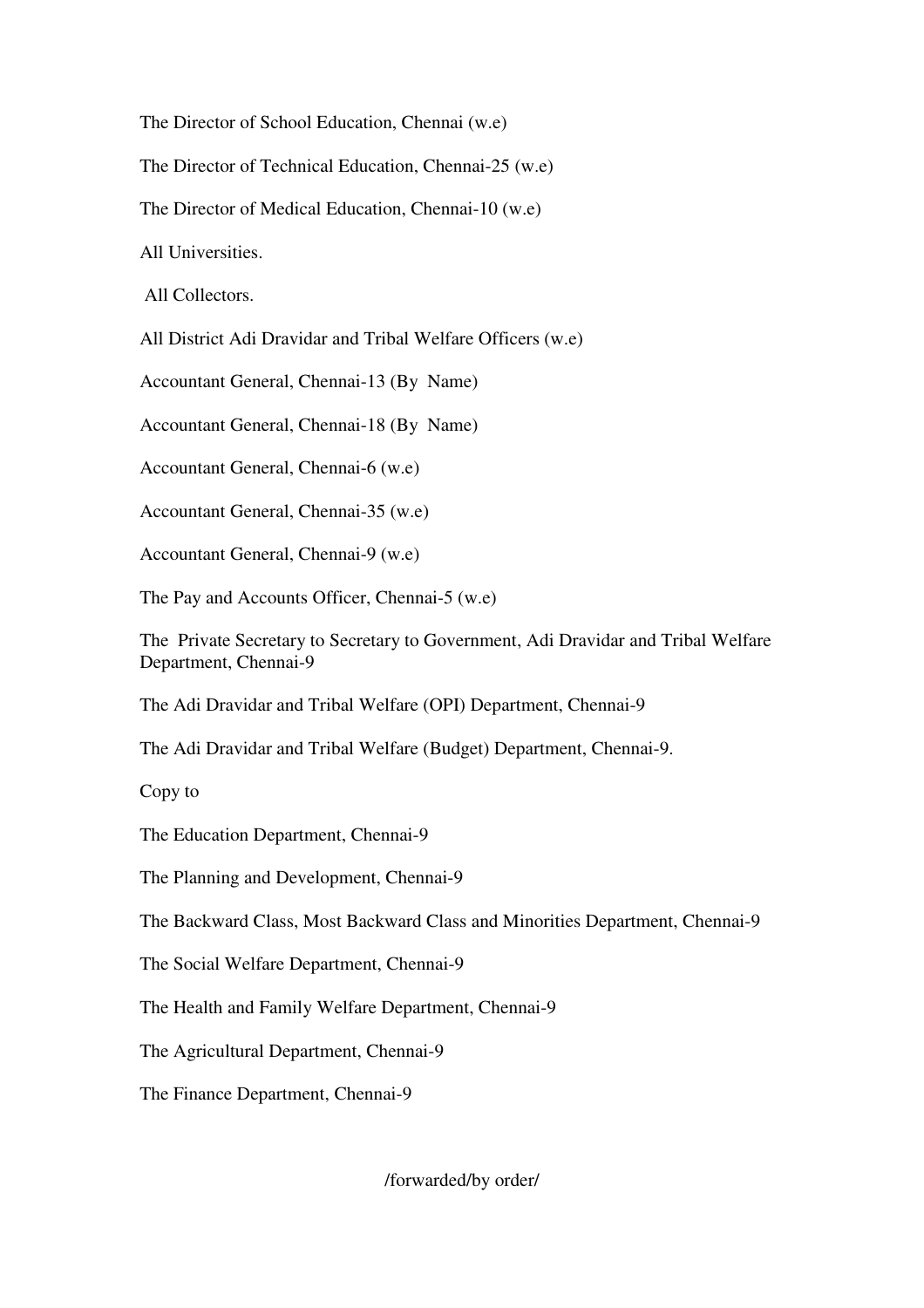**copy of**

#### **F.No.20014/10/2000-TDA(Vol.III)**

#### **Government of India**

#### **Ministry of Tribal Affairs.**

Shastri Bhavan, New Delhi. Dated the 19th February. 2004.

To

All State Governments and UT Admn.

Subject : CENTRALLY SPONSORED SCHEME OF POST MATRIC SCHOLARSHIP FOR STUDENTS BELONGING TO SCHEDULED TRIBES-CONTINUATION OF THE SCHEME DURING THE 10TH FIVE YEAR PLAN(2002-07) WITH MODICATIONS-REGARDING.

Sir/Madam

I am directed to refer to the subject mentioned above and to say that the Government of India have decided to continue the Centrally Sponsored Scheme of Post Matric Scholarship for students belonging to Scheduled Tribes during the 10th Five Year Plan Period (2002-2007) with the following modifications effective from 01.04.2003:-

-----

(i) The existing grouping of the courses into five groups viz. A,B,C,D  $\&$  E stands changed to four groups viz. Group I, Group II, Group III and Group IV. The existing and revised grouping of courses are given in the annexure. The list of courses is only illustrative and not exhaustive.

1. (ii) The maintenance allowance rates stand revised for all students in receipt of the scholarship under this scheme with effect from 1.4.2003 are as under.

| Maintenance Allowance rates (Rs. per month)    |     |                      |   |     |          |
|------------------------------------------------|-----|----------------------|---|-----|----------|
| <b>Existing Rates</b>                          |     | <b>Revised Rates</b> |   |     |          |
| Groups Hostellers Day<br>Groups Hostellers Day |     |                      |   |     |          |
|                                                |     | <b>Scholars</b>      |   |     | Scholars |
| Α                                              | 425 | 190                  |   | 740 | 330      |
| В                                              | 290 | 190                  |   | 510 | 330      |
| Ċ                                              | 230 | 120                  | Ш | 355 | 185      |
|                                                | 150 | 90                   |   | 235 | 140      |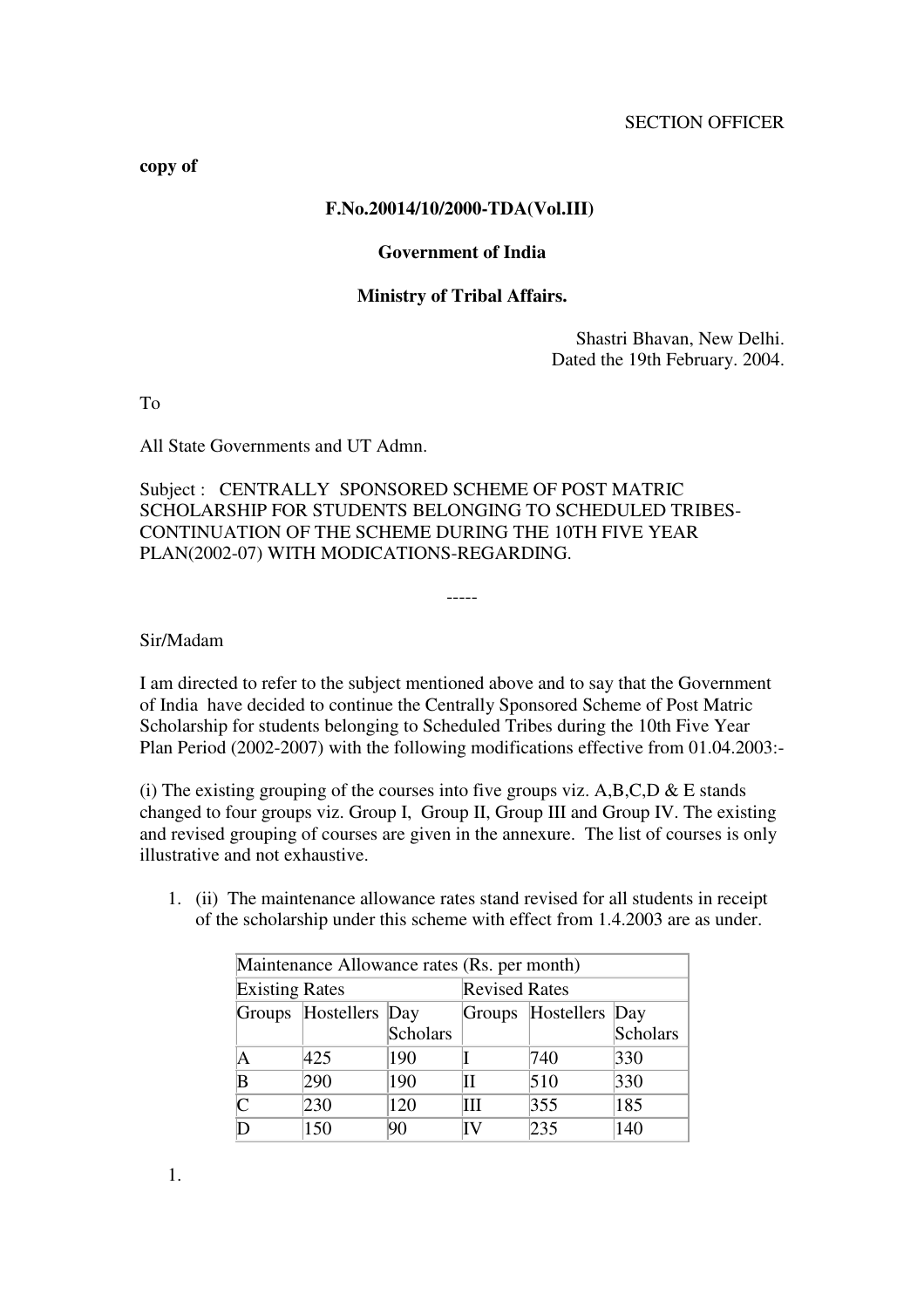2. (iii) The income ceilings stand revised as under:

| Exisitng                    |                                                                                                                                                 | Revised                     |                                      |
|-----------------------------|-------------------------------------------------------------------------------------------------------------------------------------------------|-----------------------------|--------------------------------------|
| Annual<br>income<br>ceiling | Admissibility of<br>Scholarship                                                                                                                 | Annual<br>Income<br>ceiling | Admissibility of<br>Scholarship      |
| Rs.<br>49,000/-             | Full Maintenance Rs.<br>allowance and full 1,00,000/-<br>fee for all courses                                                                    |                             | Full<br>maintenance<br>allowance and |
| Rs.<br>65,290/-             | $(i)$ Full<br>maintenance<br>allowance and full<br>fee for all courses.<br>(ii) Half<br>maintenance<br>allowance and full<br>fee for courses in |                             | full fee for all<br>courses.         |

The revised income ceiling accounts for Consumer Price Index forIndustrial Workers (CPIIW) upto October 2002. The Income Ceiling would be revised once in every two years linking it with CPIIW.

(IV) The existing Centrally Sponsored Scheme of Book for Scheduled Tribe Students stands merged with the centrally sponsored Scheme of Post Matric Scholarship of ST students, implying the Book Banks will be one of the components of the Post Matric Scholarship Scheme.

1. (V) The following allowances admissible under the scheme stand revised as under:

|                  | S.No. Particulars                                  | <b>Existing Rate</b> | <b>Revised Rate</b> |
|------------------|----------------------------------------------------|----------------------|---------------------|
| 1.               | <b>Study Tour Charges</b>                          | Rs. 500 P.a.         | Rs. 1000 p.a        |
| $\vert 2. \vert$ | Thesis Typing/printing $Rs. 600$<br>charges        |                      | Rs. 1000            |
| 3.               | <b>Book Grant for</b><br>Correspondence<br>Courses | Rs. 500 p.a.         | Rs. 750 p.a.        |

1.

- 2. 2. The regulations governing the scheme we.f.1.4.2003 will be issued separately. Hindi version will be sent later.
- 3. 3. These modifications may please be brought to the notice of all concerned and the proposals for seeking central assistance as per the revised norms may please be furnished at the earliest.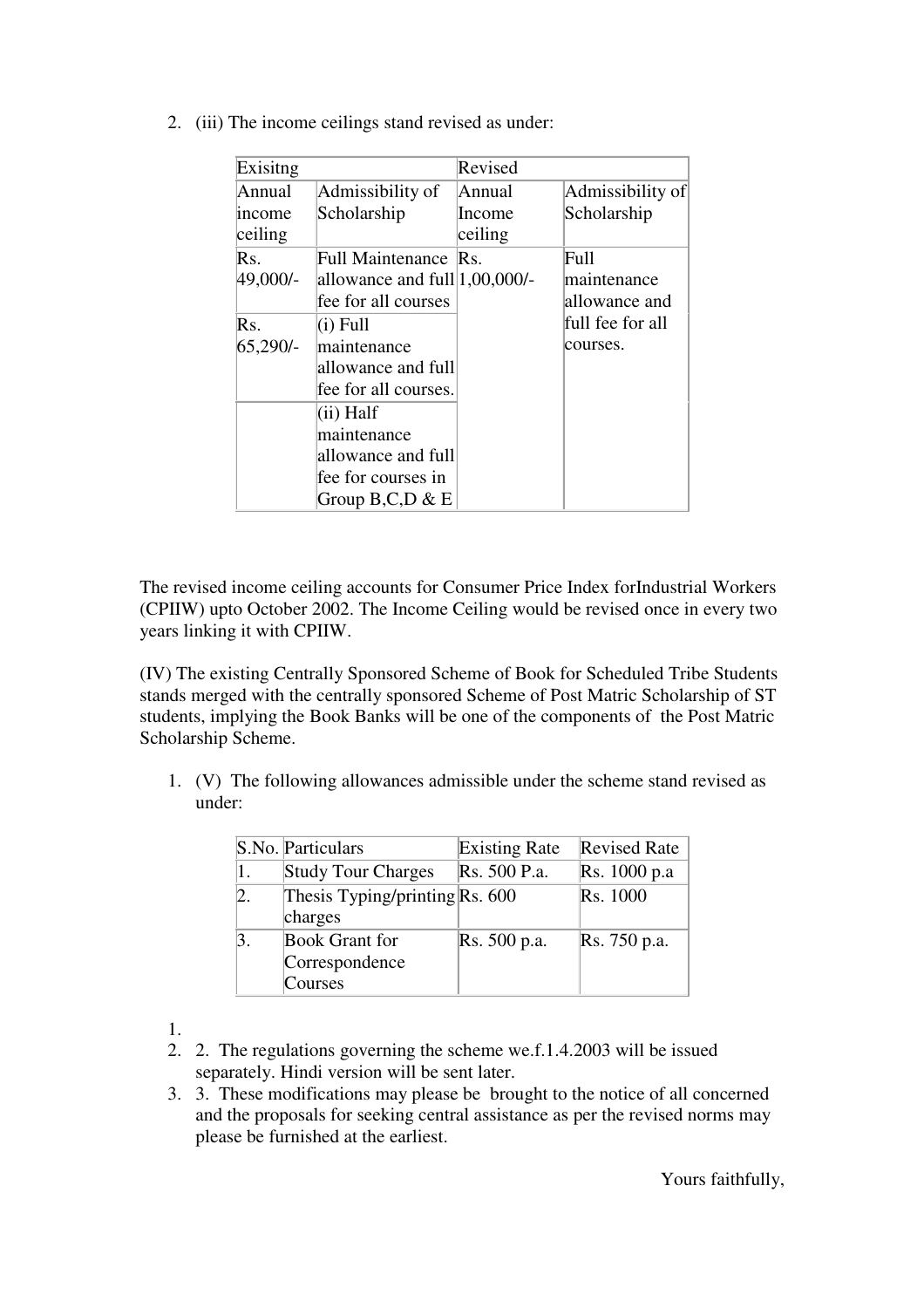sd/….. ( Kalpana Amar) **Director** Tele: 23387187

Copy forwarded for information and necessary action to:

- 1. The Planning Commission (BC Division), Yojana Bhawan, New Delhi.
- 2. Ministry of Finance, Department of Expenditure , Plan Finance –II, North Block, New Delhi
- 3. The Advisor , PAMD, Planning Commission, Yojana Bhawan, New Delhi.
- 4. The Ministry of Human Resource Development, Department, of Secondary and Higher Education, Shastri Bhawan, New Delhi-110001.
- 5. Ministry of Social Justice & Empowerment, Shastri Bhawan, New Delhi 110001.
- 6. National Commission for SCs and STs, Lok Nayak Bhawan, New Delhi.
- 7. Media Unit/ Information Officer, Ministry of Tribal Affairs, P.I.B. Shastri Bhawan, New Delhi.-110001.

sd/….. ( Kalpana Amar) **Director** 

Copy to

- 1. PS to Minister (TA/Mos(TA) Secretary (TA/JS&FA/JS(TA).
- 2. P.A.O. , Ministry of Tribal Affairs.
- 3. All Sections/Desks of Ministry of Tribal Affairs.

 $Sd/$ … (Kalpana Amar) Director.

/true copy/

Section Officer.

### **CENTRALLY SPONSORED SCHEME OF POST MATRIC SCHOLARSHIP TO STUDENTS BELONGING TO SCHEDULED TRIBES – EXISTING AND PROPOSED REGROUPING OF COURSES.**

| <b>EXISTING GROUPING OF</b><br><b>COURSES</b> | <b>REVISED</b><br><b>GROUPING OF</b><br><b>COURSES</b> |  |
|-----------------------------------------------|--------------------------------------------------------|--|
| <b>Group A</b>                                | <b>Group B</b>                                         |  |
| Medical /Engineering including                | Degree and Post                                        |  |
| Degree level courses in Indian                | Graduate Level                                         |  |
| Medicine, B.A.M. & S. and                     | Courses (Including                                     |  |
| Comparable courses in                         | M.Phil, Ph.D and                                       |  |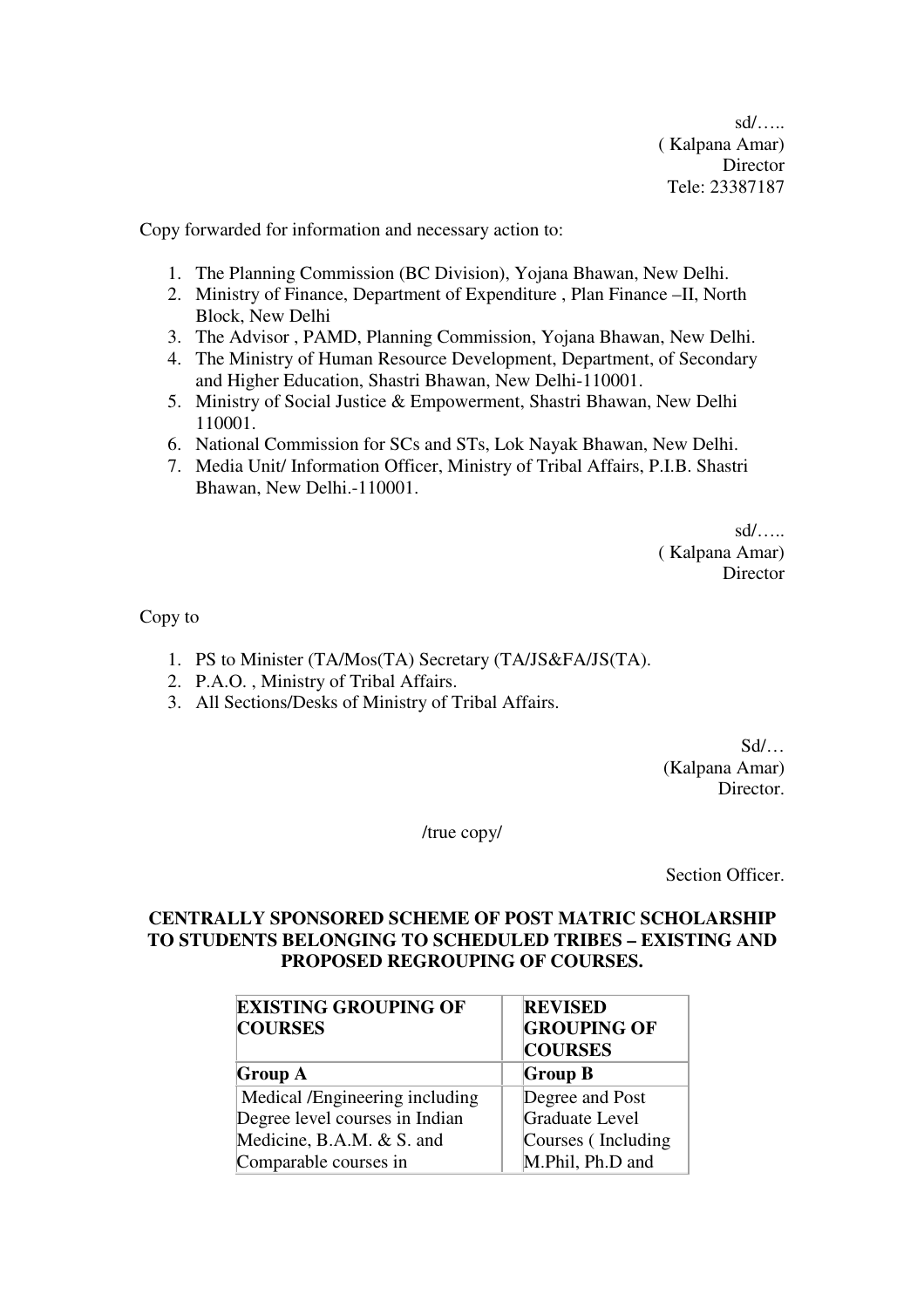| Ayurvedic, Uanani/Tibia and<br>Homeopathic System of Medicine<br>. B.Sc (Agriculture /B.V.Sc<br>/B.F.Sc (Fisheries), Higher<br><b>Technical and all Professional</b><br>studies like Degree and Post<br>Graduate Courses in Agricultural<br>and Veterinary Science.                                                                                                                                                                                                                                                                                                                                                                                                                                                                                                                                                                             | Post Doctoral<br>research) in<br>Medicines (<br>(Allopathic, Indian<br>and other recognized<br>system of medicines),<br>Engineering,<br>Technology,<br>Agriculture,<br>Veterinary and Allied<br>Sciences.<br>Management,<br><b>Business Finance,</b><br><b>Business</b><br>Administration and<br>Computer<br>Applications/ |
|-------------------------------------------------------------------------------------------------------------------------------------------------------------------------------------------------------------------------------------------------------------------------------------------------------------------------------------------------------------------------------------------------------------------------------------------------------------------------------------------------------------------------------------------------------------------------------------------------------------------------------------------------------------------------------------------------------------------------------------------------------------------------------------------------------------------------------------------------|----------------------------------------------------------------------------------------------------------------------------------------------------------------------------------------------------------------------------------------------------------------------------------------------------------------------------|
| Group $B & C$                                                                                                                                                                                                                                                                                                                                                                                                                                                                                                                                                                                                                                                                                                                                                                                                                                   | Science.<br><b>Commercial Pilot</b><br>Licence (Including<br>helicopter Pilot &<br>Multi Engine Rating)<br>Course.<br>Group 2                                                                                                                                                                                              |
| Group B: Diploma level courses in<br>Indian Medicine and comparable<br>Courses in Ayurvedic, Unani/Tibia<br>and Homeopathic system of<br>Medicine. Diploma & comparable<br>courses in Engineering,<br>Technology, architecture,<br>medicine, Diploma level courses<br>in Printing technology and courses<br>for overseer draftsman, Surveyor.<br><b>Commercial Pilot Licence</b><br>Diploma and higher courses in<br><b>Hotel Management catering</b><br>technology and applied Nutrition.<br>Degree and post-graduate courses<br>in Nursing and pharmacy.<br>Wireless and television<br>operators/sound recording and<br>sound engineering motion picture,<br>photography, film<br>direction/Acting/screenplay/<br>writing. Degree/post -graduate<br>diploma courses in business<br>management, chartered and cost<br>/works Accountancy. Post | Other professional<br>and technical<br>graduate and Post<br>Graduate I(including<br>M.Phil, Ph.D and<br>post Doctoral<br>research) level<br>courses not covered<br>in Group 1.<br>C.A./ICWA/CS etc.,<br>courses. All Post<br>Graduate, Graduate<br>level Diploma<br>Courses, all<br>certificate level<br>Courses.          |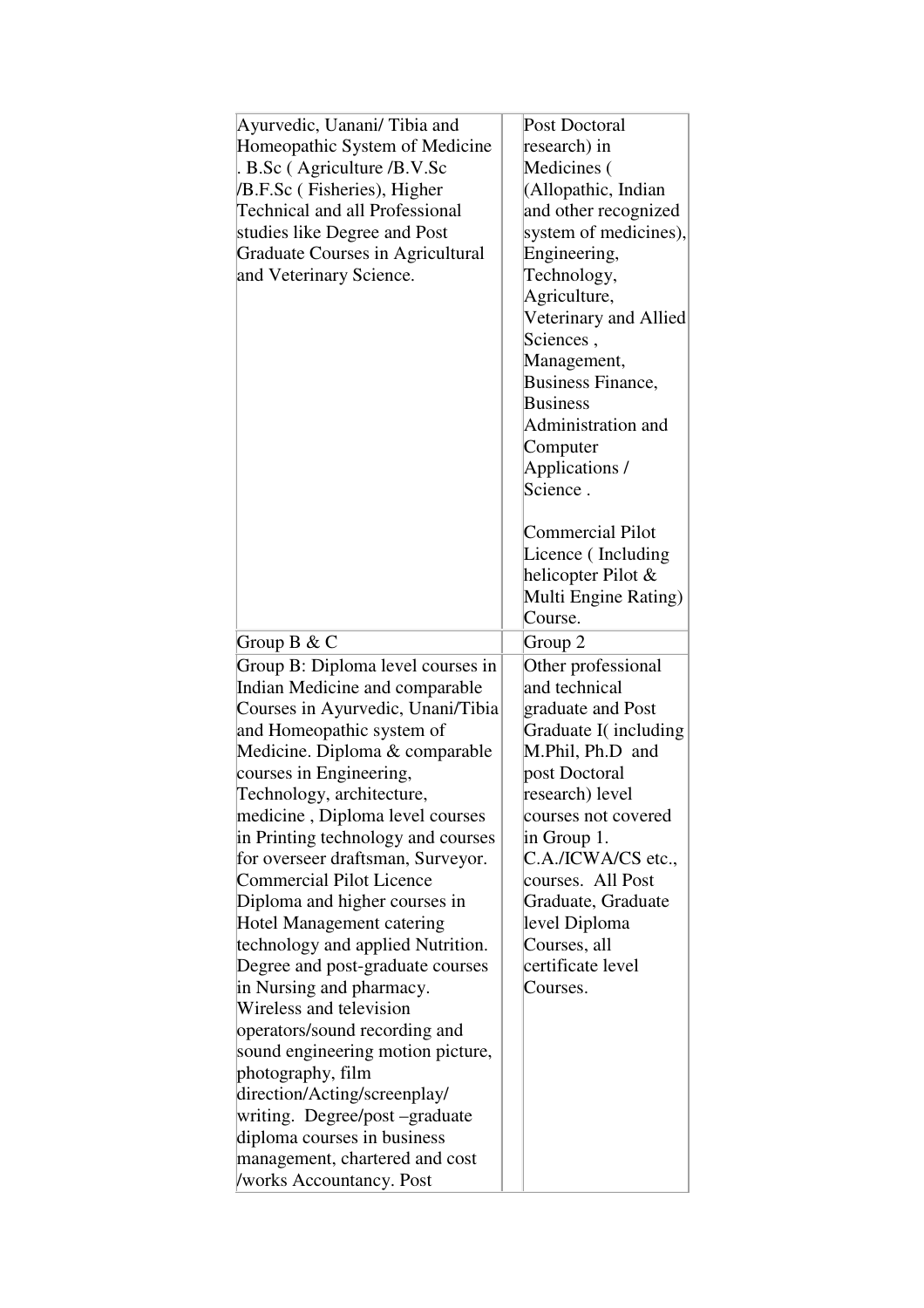| graduate courses in science |  |
|-----------------------------|--|
| subjects.                   |  |

| Group C: Certificate course in<br>Engineering /Technology,<br>Architecture and Medicine.<br>Diploma and Certificate course<br>in Agriculture Pharmacy,<br>Veterinary Science, Fisheries,<br>Diary Development, Hygiene<br>and Public Health, Sanitary<br>Inspector's Course, Courses for<br>Rural Services, Cooperation and<br>Community Development, Sub-<br>Officer's Course at the National<br>Fire Service College, Nagpur,<br>Library Science. Degree/Post-<br>graduate, Diploma and Post<br><b>Graduate Courses in Teachers</b><br>Training, Library Science and<br>Physical Education, Music, Fine<br>Arts and Law, Craft Instructor's<br><b>Training Course, Certificate</b><br>Course in Hotel<br>Management/Catering<br><b>Technology and Applied</b><br><b>Nutrition. Passenger Transport</b><br>Management, Associate Degree<br>in pharmacy. Post Graduate<br>courses in Arts and Commerce<br>Subjects.<br>Group D | Group III                                                                            |
|--------------------------------------------------------------------------------------------------------------------------------------------------------------------------------------------------------------------------------------------------------------------------------------------------------------------------------------------------------------------------------------------------------------------------------------------------------------------------------------------------------------------------------------------------------------------------------------------------------------------------------------------------------------------------------------------------------------------------------------------------------------------------------------------------------------------------------------------------------------------------------------------------------------------------------|--------------------------------------------------------------------------------------|
| General Courses upto graduate                                                                                                                                                                                                                                                                                                                                                                                                                                                                                                                                                                                                                                                                                                                                                                                                                                                                                                  | All the other Courses                                                                |
| level (2nd year and onward.)                                                                                                                                                                                                                                                                                                                                                                                                                                                                                                                                                                                                                                                                                                                                                                                                                                                                                                   | leading to a graduate<br>or above degree (not<br>covered in group I $&$<br>$\rm{II}$ |
| Group E                                                                                                                                                                                                                                                                                                                                                                                                                                                                                                                                                                                                                                                                                                                                                                                                                                                                                                                        | Group IV                                                                             |
| Class XI and XII in 10+2 system,                                                                                                                                                                                                                                                                                                                                                                                                                                                                                                                                                                                                                                                                                                                                                                                                                                                                                               | All post matriculation                                                               |
| Intermediate courses and first                                                                                                                                                                                                                                                                                                                                                                                                                                                                                                                                                                                                                                                                                                                                                                                                                                                                                                 | level courses before                                                                 |
| year of general courses upto                                                                                                                                                                                                                                                                                                                                                                                                                                                                                                                                                                                                                                                                                                                                                                                                                                                                                                   | taking up graduation                                                                 |
| graduate level.                                                                                                                                                                                                                                                                                                                                                                                                                                                                                                                                                                                                                                                                                                                                                                                                                                                                                                                | like classes XI and XII                                                              |
|                                                                                                                                                                                                                                                                                                                                                                                                                                                                                                                                                                                                                                                                                                                                                                                                                                                                                                                                | in 10+2 system and                                                                   |
|                                                                                                                                                                                                                                                                                                                                                                                                                                                                                                                                                                                                                                                                                                                                                                                                                                                                                                                                | intermediate                                                                         |
|                                                                                                                                                                                                                                                                                                                                                                                                                                                                                                                                                                                                                                                                                                                                                                                                                                                                                                                                | examination etc., not                                                                |
|                                                                                                                                                                                                                                                                                                                                                                                                                                                                                                                                                                                                                                                                                                                                                                                                                                                                                                                                | covered in Group 'II'                                                                |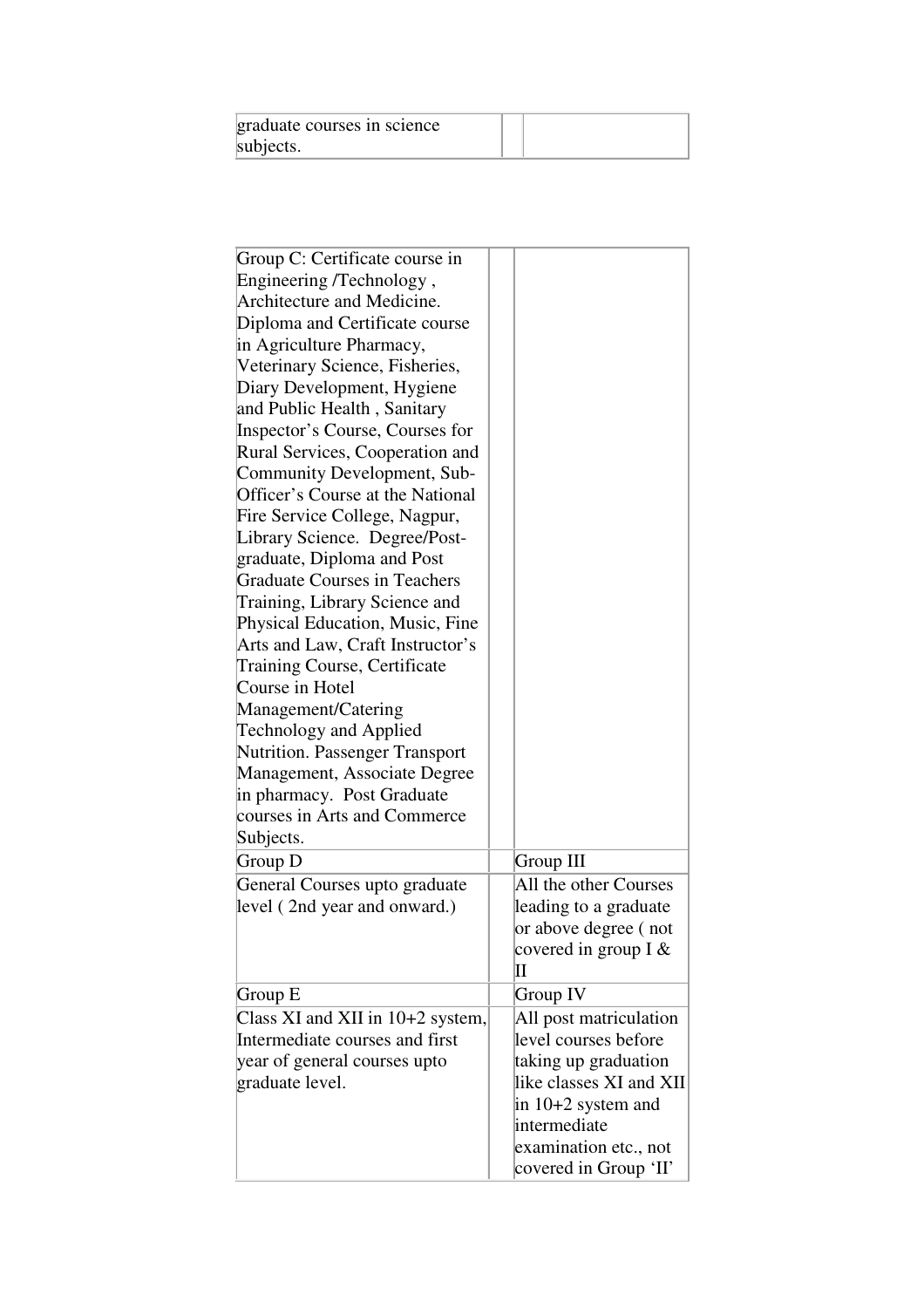| $\alpha$ 'III', ITI courses,<br>other vocational<br>courses (if minimum<br>required qualification<br>to pursue the course is |
|------------------------------------------------------------------------------------------------------------------------------|
| at least matriculation.)                                                                                                     |

/true copy/

### **MOST IMMEDIATE**

### **No.11017/7/2002-SCD-V**

#### **Government of India**

#### **Ministry of Social Justice and Empowerment**

------

Shastri Bhavan, New Delhi. Dated the 24th February 2004.

To

All State Governments and UT Admns.

Subject : Centrally Sponsored Scheme of Post Matric Scholarship for students belonging to Scheduled Castes-Regulations governing the scheme w.e.f. 1.4.2003- Regarding.

Sir/Madam,

I am directed to refer to this Ministry's order of even number 28.1.2004 on the subject mentioned above and to send herewith the revised regulations governing the scheme with effect from1.4.2003.

2. Hindi version will be sent later.

3. These regulations may be given wide publicity so as to reach the target beneficiaries and the implementing agencies.

> Sd / xxxxx, (Hasib Ahmad) Director Tele:23388541

Copy forwarded for information and necessary action to: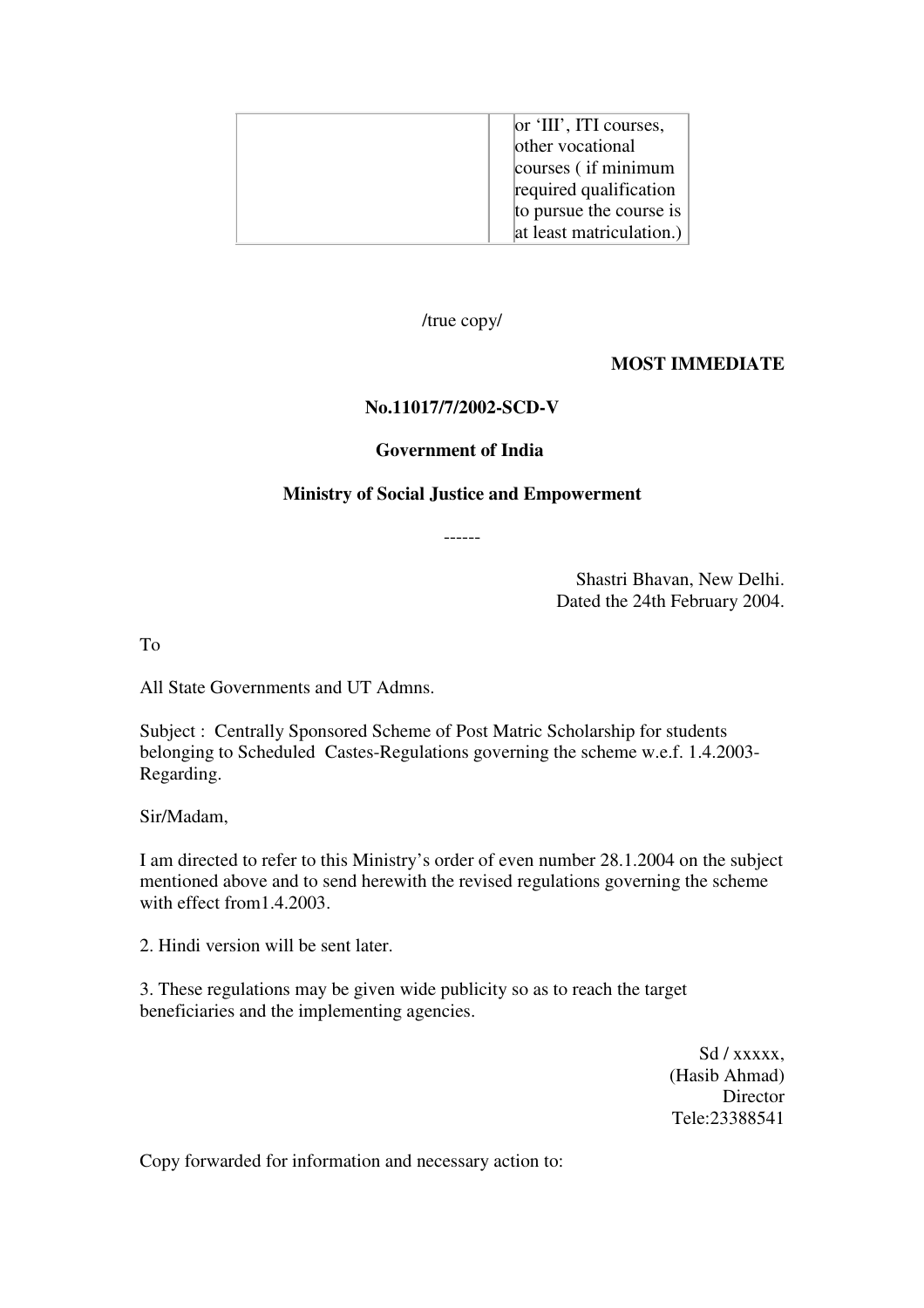- 1. The Planning Commission (BC Division), Yojana Bhavan, New Delhi.
- 2. The Ministry of Finance, Department of Expenditure, Plan Finance-II, North Block, New Delhi
- 3. The Advisor, PAMD, Planning Commission, Yojana Bhavan, New Delhi.
- 4. The Ministry of Human Resource ;Development, Department of Secondary and Higher Education, Shastri Bhavan, New Delhi.
- 5. Ministry of Tribal Affairs, Shastri Bhavan, New Delhi.-01
- 6. National Commission for SCs and STs, Lok Nayak Bhavan, New Delhi.
- 7. Media Unit/Information Officer Ministry of Social Justice and Empowerment, P.I.B., Shastri Bhavan, New Delhi-01.
- 8. NIC (SJ&E), Shastri Bhavan, New Delhi.

Sd/xxxxxx. (Hasib Ahmad) **Director** 

Copy to:

- 1. PS to Minister (SJ&E) / MOS (SJ&E) / Secretary (SJ&E) / AS (SJ&E) / FA (SJ&E).
- 2. All Joint Secretaries in Ministry of Social Justice and Empowerment
- 3. All Sections/Desks/Cells in SCD Division.
- 4. P.A.O., Ministry of Social Justice and Empowerment.

Sd/xxxx, (Hasib Ahmad) Director.

#### **GOVERNMENT OF INDIA**

# **MINISTRY OF SOCIAL JUSTICE & EMPOWERMENT**

#### **NEW DELHI.**

#### \*\*\*\*\*\*\*\*\*\*\*\*\*

#### **SCHEME OF POST MATRIC SCHOLARSHIPS TO THE STUDENTS BELONGING TO SCHEDULED CASTES FOR STUDIES IN INDIA**

#### REGULATION GOVERNING THE AWARD OF SCHOLARSHIP (APPLICABLE FROM Ist APRIL 2003)

#### 1. **I. OBJECT**

The objective of the scheme is to provide financial assistance to the Scheduled Caste students studying at post matriculation or post-secondary stage to enable them to complete their education.

#### 1. **II. SCOPE**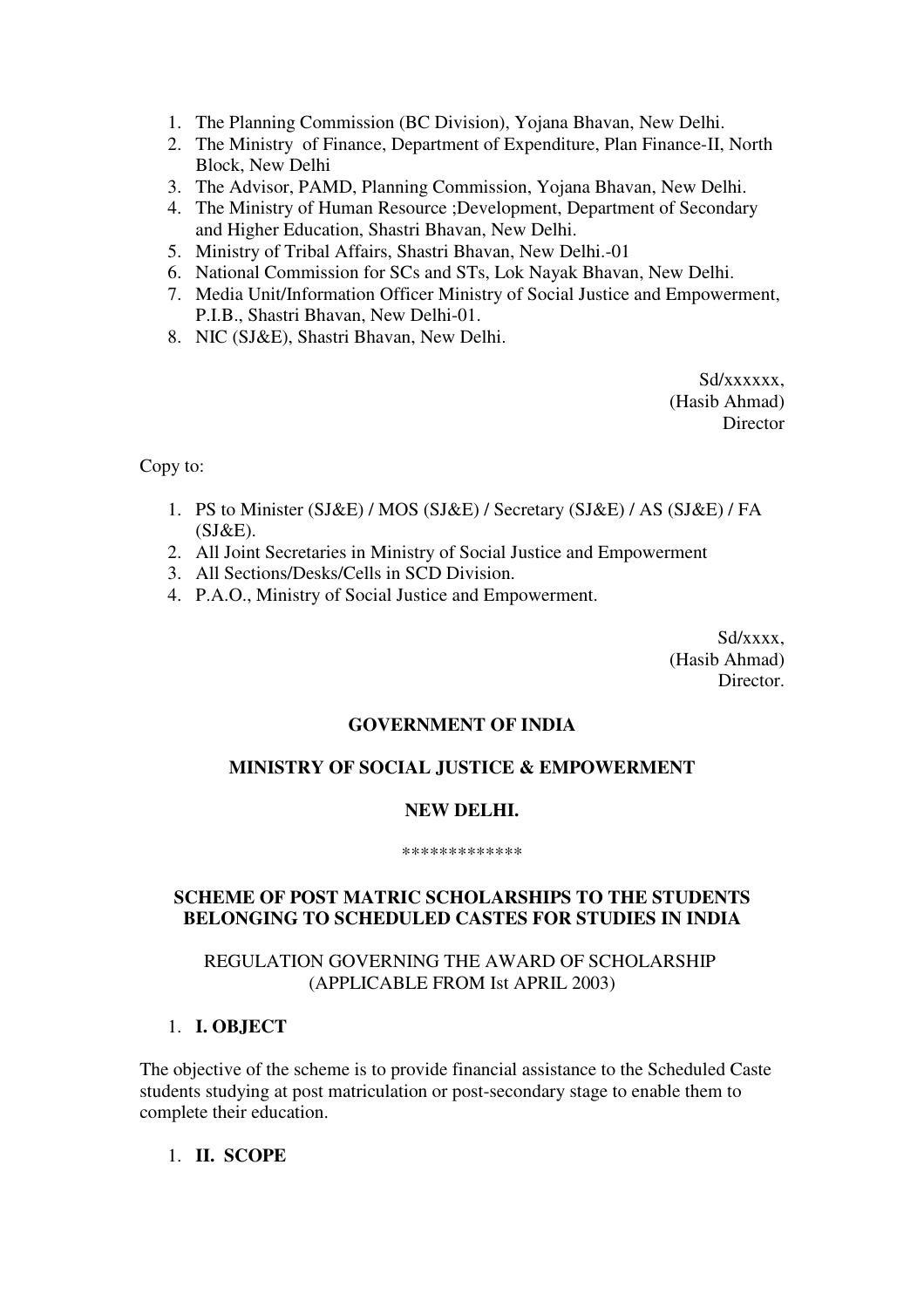The scholarships are available for studies in India only and are awarded by the government of the State/Union Territory to which the applicant actually belongs i.e. permanently settled.

# 1. **III.** CONDITIONS OF ELIGIBILITY

1. i) The scholarships are open to nationals of India.

ii) These scholarships will be given for the study of all recognised post-matriculation for post-secondary courses pursued in recognised institutions with the following exception:

"Scholarships are not awarded for training courses like Aircraft Maintenance Engineer's Courses and Private Pilot licence Courses. Courses at Training – Ship Dufferin (Now Rajendra), courses of training at the Military College, Dehradun, courses at Pre-examination Training Centres of all India and State levels"

iii) Only those candidates who belong to Scheduled Castes so specified in relation to the State/Union Territory to which the applicant actually belongs i.e. permanently settled and who have passed the Matriculation or Higher Secondary or any higher examination of a recognised University or Board of Secondary Education, will be eligible.

iv) Candidates who after passing one stage of education are studying in the same stage of education in different subject e.g. after I.A. or B.Com after B.A. or M.A. in other subject will not be eligible.

 v) Students who, after having completed their educational career in one professional line e.g. LLB after B.T./B.Ed. will not be eligible. From the academic year 1980-81, studies in two professional courses are allowed.

vi) Students studying in Class XI of the Higher Secondary School courses of the XII Class of the Multipurpose High School will not be eligible for it being a continuous school course. However, in cases where tenth class examination of such courses is treated as equivalent to Matriculation and students who after passing tenth class join other courses, such students will be treated as post-matric students and will be eligible for the award of scholarships.

- 1. vii) Students pursuing Post-graduate courses in medicine will be eligible if they are not allowed to practice during the period of their course.
- 2. viii) Students who after failing or passing the under graduate/post-graduate examinations in Arts/Science/Commerce join any recognised professional or Technical certificate/diploma/degree courses will be awarded scholarships if otherwise eligible. No subsequent failure will be condoned except courses in Group 'I".
- 3. ix) Students who pursue their studies through correspondence courses are also eligible. The term correspondence includes distant and continuing education
- 4. x) Employed students whose income combined with the income of their parents/guardians does not exceed the maximum prescribed income ceiling are made eligible to post-matric scholarships to the extent of reimbursement of all compulsorily payable non-refundable fees.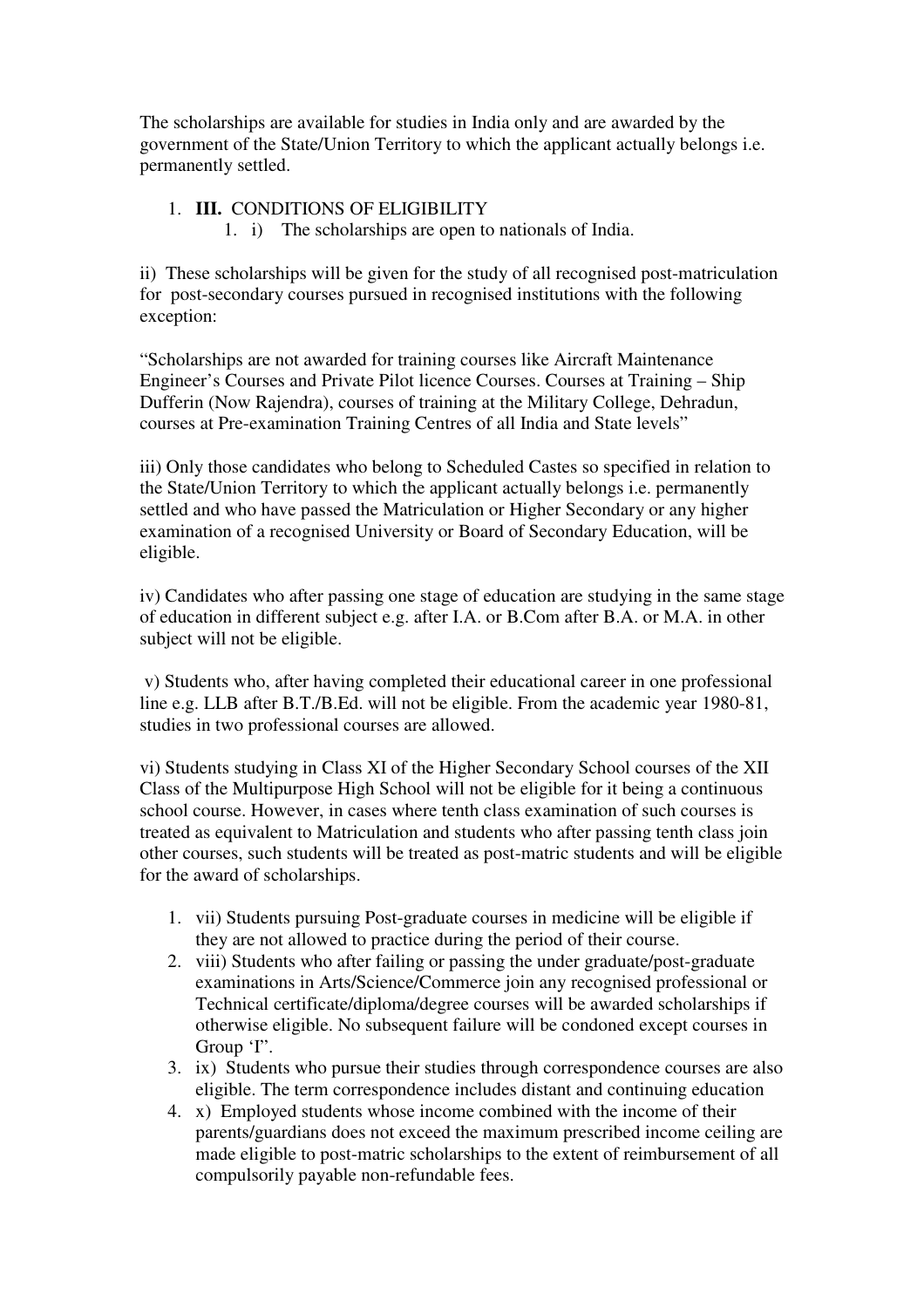- 5. xi) All Children of the same parents/guardians will be entitled to receive benefits of the scheme
- 6. xii) A scholarship holder under this scheme will not hold any other scholarship/stipend. If awarded any other scholarship/stipend, the student can exercise his/her option for either of the two scholarships/stipends, whichever is more beneficial to him/her and should inform the awarding authority through the Head of the Institution about the option made. No scholarship will be paid to the students under this scheme from the dates he/she accepts another scholarship/stipend. The student can however, accept free lodging or a grant or adhoc monetary help from the State Government or any other source for the purchase of books, equipment or for meeting the expenses on board and lodging in addition to the scholarship amount paid under this scheme.
- 7. xiii) Scholarship holders who are receiving coaching in any of the preexamination training centres with financial assistance from the Central Government/State Government will not be eligible for stipend under the coaching schemes for the duration of the coaching programme.

Note 1: It is mentioned under the item III (condition of eligibility) of these regulations that the scholarship will be given for the study of all recognised post-matriculation or post-secondary courses pursued in recognised institutions, the list of courses grouped (I to IV) is only illustrative and not exhaustive. The State Government/Union Territory Administrations are, thus, themselves Competent to decide the appropriate grouping of courses at their level as advised vide this Ministry' s letter No.11017/13/88-Sch.Cell, dated 3.8.1989.

# **IV. MEANS TEST**

Scholarships will be paid to the students whose parents/guardians' income from all sources does not exceed Rs.1,00,000/- per annum.

NOTE 1: So long as either of the parents (or husband in the case of married unemployed girl student) is alive, only income of the parents/husband, as the case may be, from all sources has to be taken into account and of no other member even though they may be earning. In the form of income declaration, income is to be declared on this basis. Only in the case where both the parents (or husband in the case of married but unemployed girl student) have died, the income of the guardian who is supporting the student in his/her studies has to be taken. Such students whose parent's income is affected due to unfortunate death of one of earning parents and resultantly comes within the income ceiling prescribed under the scheme, shall become eligible for scholarship, subject to their fulfilling other conditions of eligibility, from the month in which such sad incidence takes place. Applications for scholarships from such students can be considered even after lapse of last date of receipt of applications, on compassionate grounds.

NOTE 2: House rent allowance received by the parents of a student shall be exempted from the computation of 'income' if the same has been permitted to be exempted for purpose of Income tax.

NOTE 3: Income certificate is required to be taken once only i.e. at the time of admission to courses which are continuing for more than one year.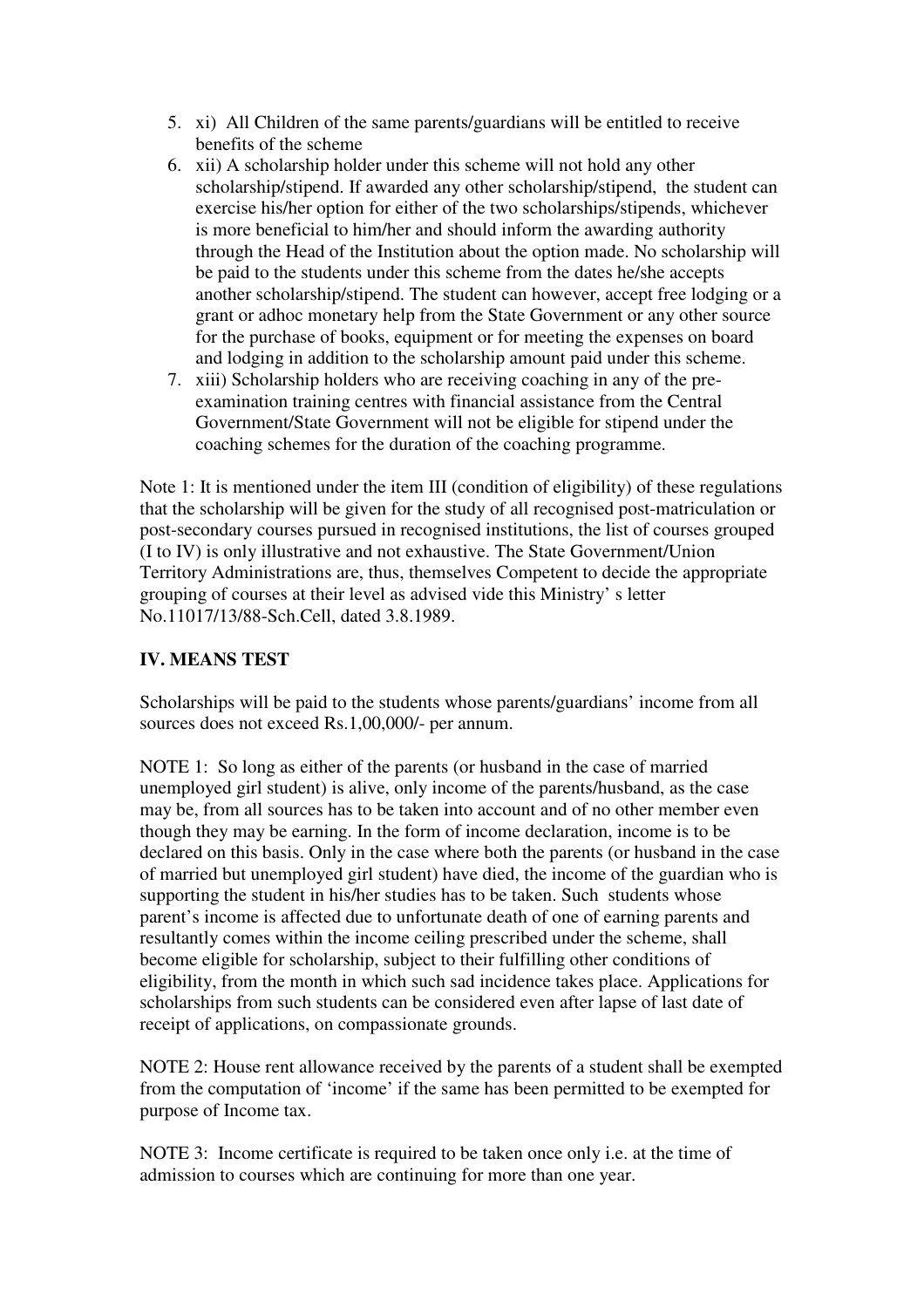NOTE 4: The revised income ceilings account for Consumer Price Index for Industrial workers upto October 2002. Income Ceiling would be revised once in every two years linking it with Consumer Price Index for Industrial Workers for the month of October of the year, preceding the year of revision and will be made effective from April.

# 1. **IV. VALUE OF SCHOLARSHIP**

The value of scholarship includes maintenance allowance, additional allowance for students with disabilities, reimbursement of compulsory non-refundable fees, study tour charges, thesis typing/printing charges, book allowance for students pursuing correspondence courses and book bank facility for specified courses, for complete duration of the course. The details are as follows:

# **(i) Maintenance allowance:**

| Groups                                                                                                                                                                                                                                                                                                                                                                                                                                                     | Rate of Maintenance<br>month) | allowance (in Rupees per |
|------------------------------------------------------------------------------------------------------------------------------------------------------------------------------------------------------------------------------------------------------------------------------------------------------------------------------------------------------------------------------------------------------------------------------------------------------------|-------------------------------|--------------------------|
|                                                                                                                                                                                                                                                                                                                                                                                                                                                            | Hostellers                    | Day Scholars             |
| Group I                                                                                                                                                                                                                                                                                                                                                                                                                                                    | 740                           | 330                      |
| Degree and Post Graduate level courses<br>(including M.Phil, Ph.D and Post Doctoral<br>research) in Medicines (Allopathic, Indian<br>and other recognised systems of medicines),<br>Engineering, Technology, Agriculture,<br>Veterinary and Allied Sciences,<br>Management, Business Finance, Business<br>Administration and Computer<br>Applications/Science, Commercial Pilot<br>Licence (including helicopter pilot and Multi<br>Engine rating) Course. |                               |                          |

| Group $II$                                                                                                                                                                                 | 510 330 |  |
|--------------------------------------------------------------------------------------------------------------------------------------------------------------------------------------------|---------|--|
| Other professional and technical graduate and Post Graduate<br>(including M.Phil, Ph.D and Post Doctoral research) level<br>courses not covered in Group I. C.A./ICWA/CS/etc. courses. All |         |  |
| Post Graduate, Graduate level Diploma courses, all Certificate                                                                                                                             |         |  |
| Level Courses.                                                                                                                                                                             |         |  |
| Group III                                                                                                                                                                                  | 355 185 |  |
| All other courses leading to a graduate or above degree (not<br>covered in group $I \& II$ .                                                                                               |         |  |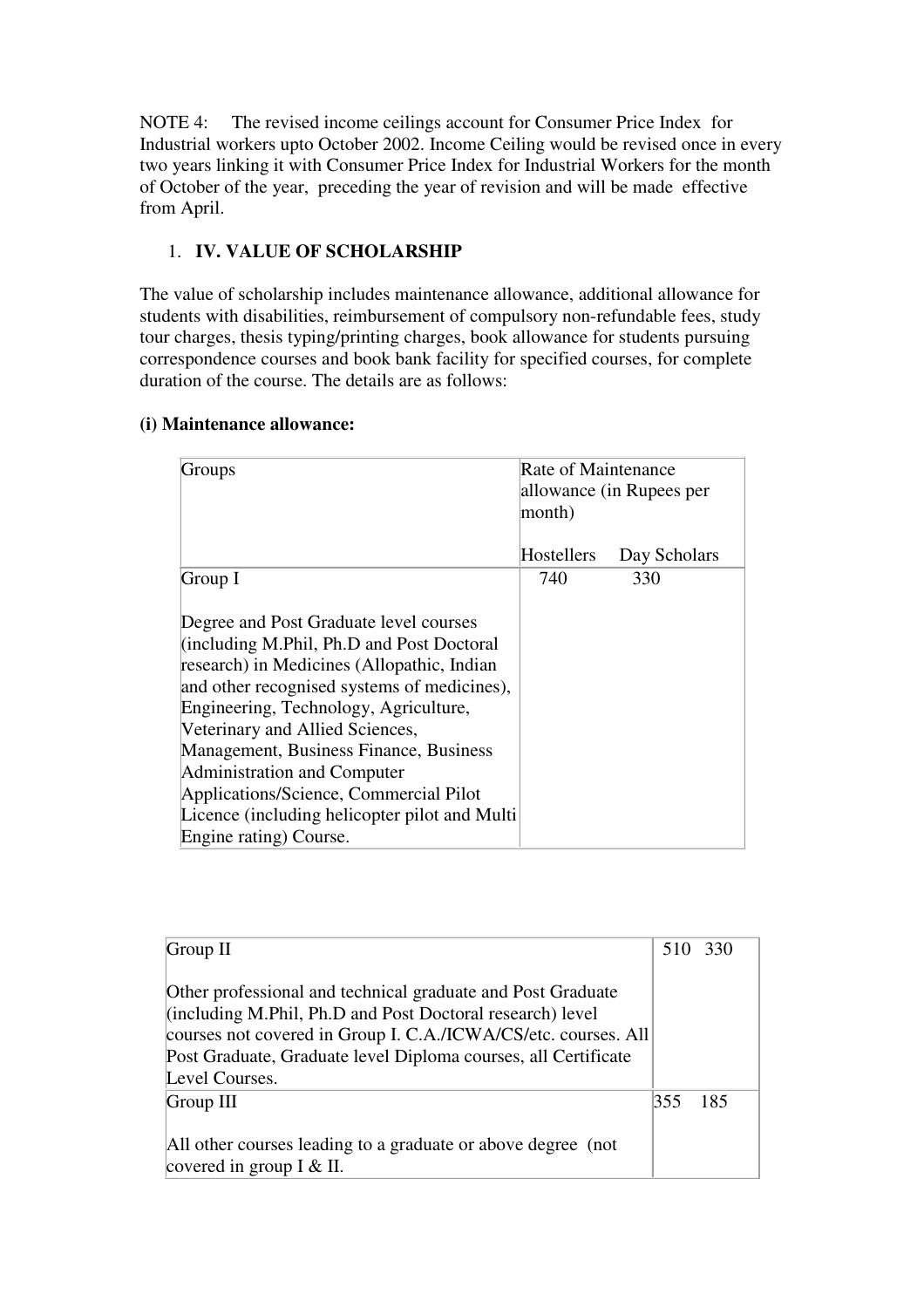| Group IV                                                                                                                                                                                                                                                                                                                | 235 140 |  |
|-------------------------------------------------------------------------------------------------------------------------------------------------------------------------------------------------------------------------------------------------------------------------------------------------------------------------|---------|--|
| All post matriculation level courses before taking up graduation<br>like classes XI and XII in 10+2 system and intermediate<br>examination etc., not covered in Group 'II' or 'III'. ITI courses,<br>other vocational courses (if minimum required qualification to<br>pursue the course is at least<br>matriculation). |         |  |

### **Note 1: Commercial Pilot License Course (CPL)**

CPL course would include Commercial Helicopter Pilot License (CHPL) and multiengine rating training on A-320 and similar aircrafts even after the candidate has got scholarship for multi-engine rating training with the CPL course. CPL course is covered under Group 'I'. The number of awards for CPL will be 20 per annum. Consequent upon receiving applications from concerned students, concerned State Government/UT Admns. should scrutinise them for determining their eligibility under the scheme and thereafter recommend the number of eligible applicants for CPL training (with their names) each financial year to Ministry of Social Justice & Empowerment (their applications need not be sent to the Ministry). Upon receipt of such information, Ministry of Social Justice & Empowerment will give clearance to the concerned States/UTs on the first-come-first served basis upto 20 awards for the country as a whole. Selected candidates are provided a maintenance allowance at the rates applicable to Group 'I' courses i.e. Rs.740/- per month for hostlers and Rs.330/ per month for day scholars. In addition all compulsory fees, including flight charges are to be provided as fee.

Note 2: M.Phil and Ph.D courses are post-graduation courses. Scholarship to such students may be paid at the rates of maintenance allowance for Group 'I' or 'II' depending on the course under these groups.

Note 3: Normally the term 'Hostel' is applicable to a common residential building and a common mess for the students run under the supervision of the educational institution authorities. In case the college authorities are unable to provide accommodation in the college Hostel, an approved place of residence can also be treated as Hostel for the purpose of this scheme. The place will be approved by the Head of the institution after due inspection and keeping in view the rules and regulations laid down by the University, if any. In such case, a certificate to the effect that the student is residing in an approved place of residence, as he is unable to get accommodation in the college hostel should be furnished by the Head of Institution.

It is further clarified that such deemed hostels should consist of such accommodation as is hired at least by a group of 5(five) students living together, usually with common mess arrangements.

Note 4: Scholars who are entitled to free board and/or lodging will be paid maintenance charge at 1/3rd at Hostellers' rate.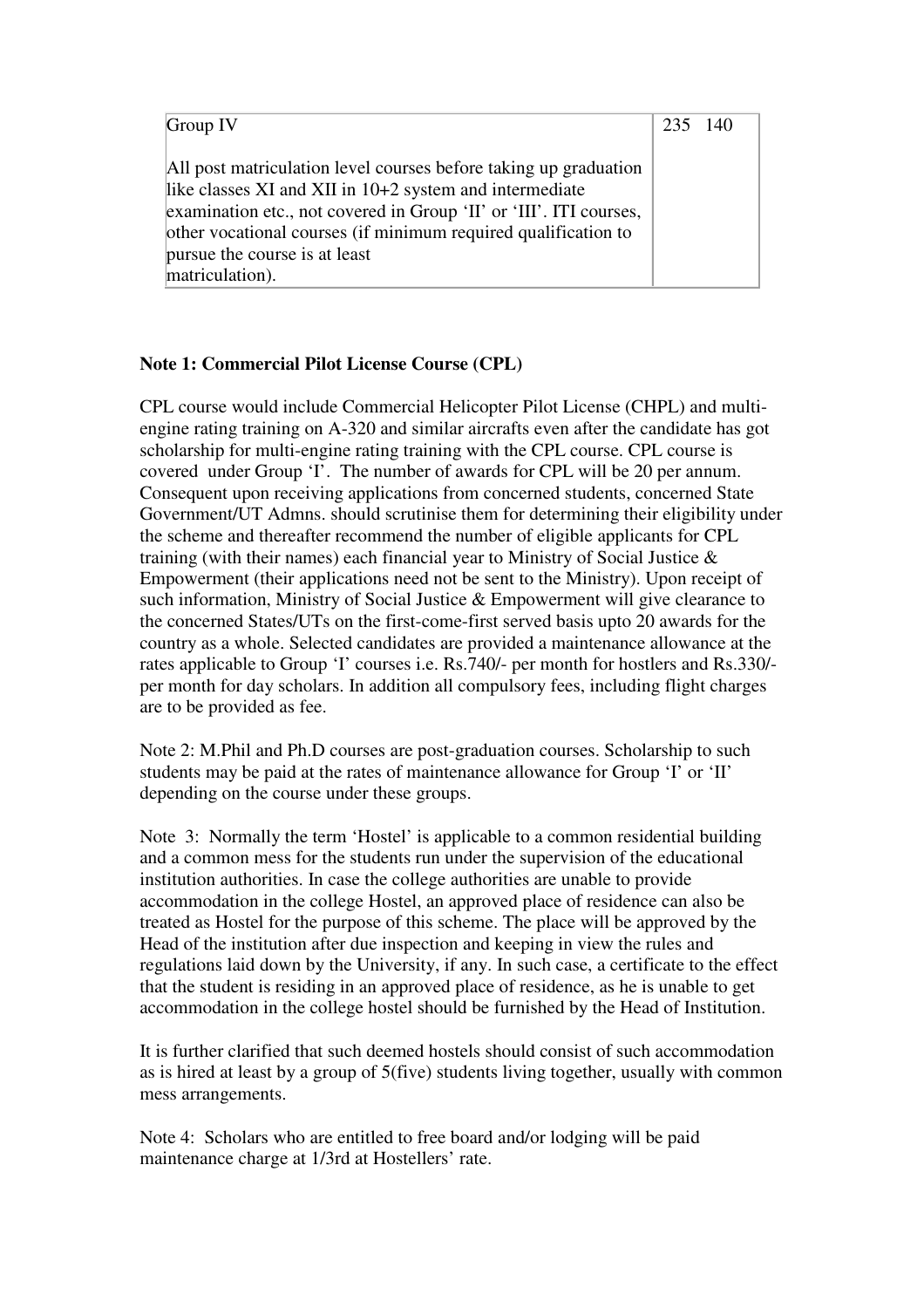# 1. ii) **Additional Allowances for SC students with disabilities**

2. (A) Reader Allowance for blind Scholars

| Level of Course | Reader Allowance (Rs. per month) |
|-----------------|----------------------------------|
| Group I, II     | 150                              |
| Group III       | 125                              |
| Group IV        | 100                              |

(B) Provision of transport allowance upto Rs.100 per month for disabled students, if such students do not reside in the hostel, which is within the premises of educational institution. The disability as per the Persons with Disabilities (Equal Opportunities, Protection of Rights and Full participation) Act 1995 is defined as blindness lowvision, leprosy-cured, hearing impairment, locomotor disability, mental retardation and mental illness.

(C) Escort Allowance ofRs.100/- per month for severally handicapped day scholar students with low extremity disability.

(D) Special Pay of Rs.100/- per month is admissible to any employee of the hostel willing to extend help to a severly orthopaedically handicapped student residing in hostel of an educational institution, who may need the assistance of a helper.

(E) Allowance ofRs.150/- per month towards extra coaching to mentally retarded and mentally ill students.

The provision in (B) to (D) will also apply to such leprosy-cured students.

Note 1: The disabled students belonging to Scheduled Castes covered under the Scheme can also get such additional benefits from other Schemes, which are not covered under the scheme.

Note 2: The disability as defined under the said Act has to be certified by competent medical authority of the State Govt./UT Administration.

1. **(iv) Fees**

Scholars will be paid enrolment/registration, tuition, games, Union, Library, Magazine, Medical Examination and such other fees compulsorily payable by the scholar to the institution or University/Board. Refundable deposit like caution money, security deposit will, however, be excluded.

Note: Compulsory non-refundable fee charges by the recognised institutions against free and paid seats of recognised courses can be fully reimbursed as per the fee structure approved by the competent State/Central Government authority. However, while sanctioning scholarship against paid seats, State Governments should make the income verification compulsory.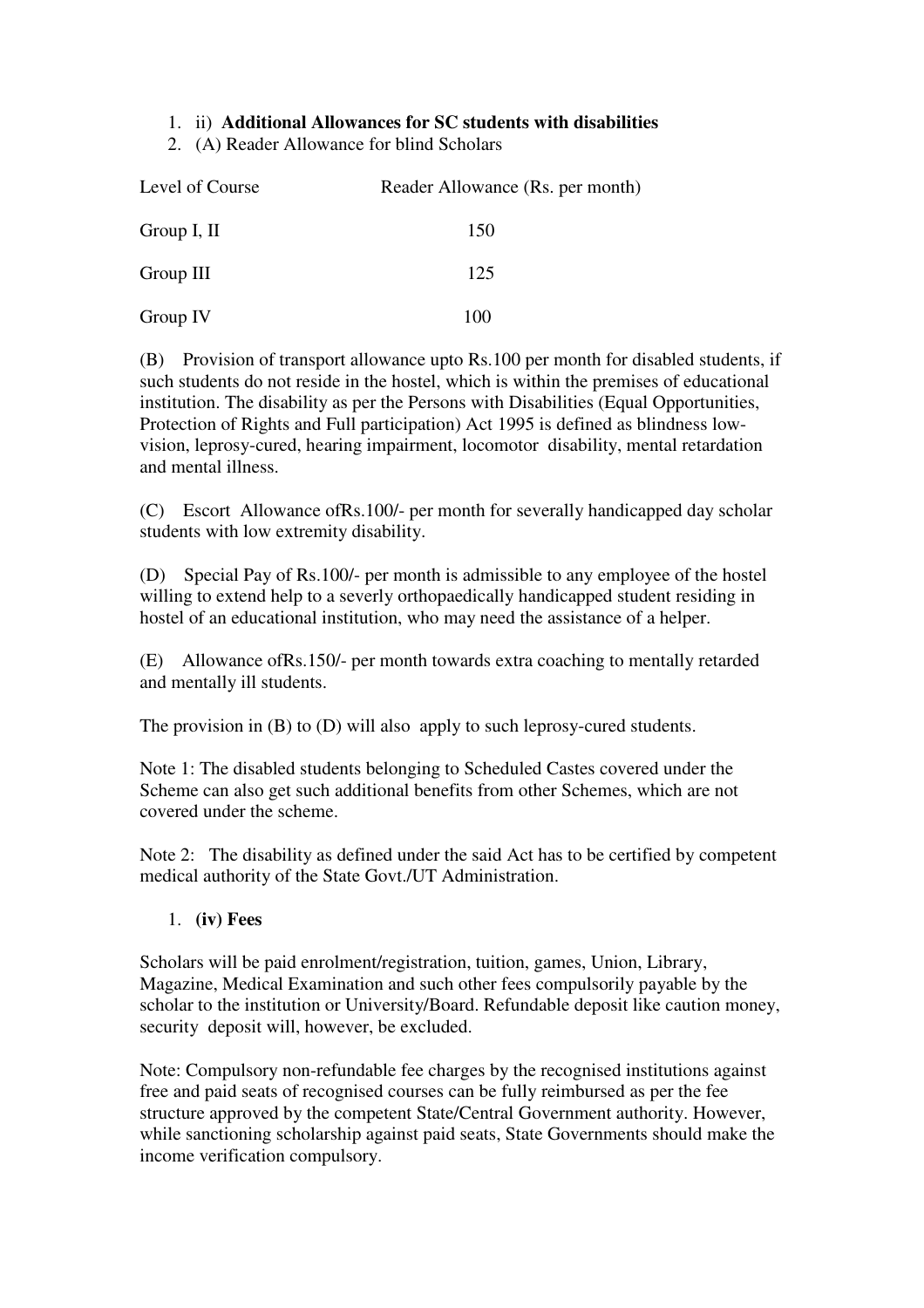# 1. **iii) Study Tours**

 Study tour charges upto a maximum of Rs.1,000 per annum, limited to the actual expenditure incurred by the student on transportation charges etc. will be paid to the scholars studying professional and technical courses, provided that the head of the institution certifies that the study tour is essential for the scholar for completion of his/her course of study.

## 1. **v) Thesis Typing/Printing Charges**

Thesis typing/printing charges upto a maximum of Rs.1,000 will be paid to research scholars on the recommendation of the Head of the Institution.

### 1. **vi) Correspondence courses including distance and continuing education**

The students pursuing such courses are also eligible for an annual allowance of Rs.750/- for essential/prescribed books, besides reimbursement of course fees.

#### **vii) Book Banks**

- 1. 1. Book Banks are to be set up in all the Medical, Engineering, Agriculture, Law and Veterinary Degree Colleges and Institutes imparting Charted Accountancy, MBA and alike Management courses and Polytechnics where Scheduled Caste students are in receipt of Post Matric Scholarship. The set of text books will be purchased for 2 such SC students at various stages except in respect of Post-graduate courses and Charted Accountancy where it will be one set for each student. However, the ratio of sets and students will have to be adjusted to the total number of sets that could be procured within the total are sources allocated to the State concerned.
- 2. 2. The details of courses covered for setting up of Book Banks,; ceiling of admissible expenditure per set of books and sharing criteria are given below:

| S.No.            | Courses             | Sharing     | Ceiling per         |
|------------------|---------------------|-------------|---------------------|
|                  |                     | criteria    | set (or actual      |
|                  |                     |             | cost                |
|                  |                     |             | whichever is        |
|                  |                     |             | $\text{less}$ ) (In |
|                  |                     |             | rupees)             |
| $\overline{1}$ . | Degree courses in   | 1 set for 2 | 7,500               |
|                  | Medical/Engineering | students    |                     |
| $\overline{2}.$  | Degree courses in   | -do-        | 5,000               |
|                  | veterinary          |             |                     |
| 3.               | Degree courses in   | -do-        | 4,500               |
|                  | Agriculture         |             |                     |
| 4.               | Polytechnics        | -do-        | 2,400               |
|                  | A. Post Graduate    | 1 set per   | 5,000               |
|                  | courses in Medical, | student     |                     |
|                  | Engineering,        |             |                     |
| 5.               | Agriculture and     |             |                     |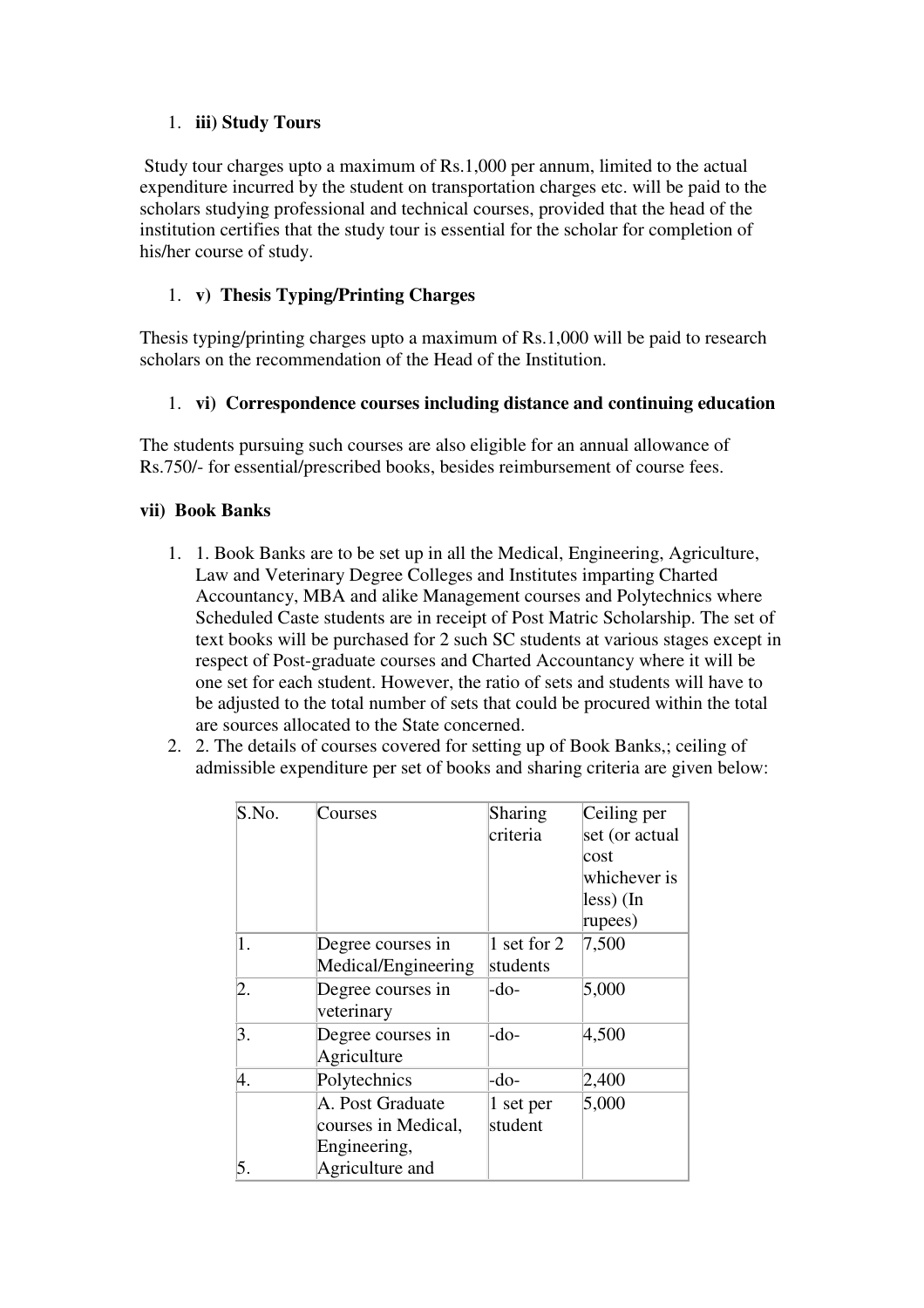| veterinary courses and  |
|-------------------------|
| such other              |
| technical/alike courses |
| as are approved by the  |
| Universities/institutes |
| of higher learning.     |
|                         |
| B. Law courses,         |
| L.L.B.(3 years and 5)   |
| [years) LL.M. (2 years) |
|                         |
| C. Chartered            |
| Accountancy (inter-     |
| mediate and final)      |
|                         |
| D. M.B.A. (2 years)     |
| and similar courses.    |
|                         |
| E. Bio-Sciences         |

For storage of books and contingencies etc. the cost of steel almirah for storing books of each Book Bank including contingencies like transportation etc. the following expenses are admissible:

- 1. (i) Rs.2,000 or actual cost whichever is less.
- 2. (ii) 5% of the grant may be earmarked for expenses on binding, stitching etc.

**Note:** The said sets of books also include Braille Books, Talking Books. Cassettes for the visually Handicapped students.

- 1. 3. The Book Banks are to be set up in all the recognised colleges/institutions where these courses are being offered as recognised courses.
- 2. 4. Purchase of books for these Book Banks will be restricted to the prescribed text books for the entire courses.
- 3. 5. The State Governments may constitute Expert Groups consisting of members from selected colleges/educational institutions of different regions to decide the adequate number of text books in a set ( not reference books) required for each course.
- 4. 6. The life period of one set of books has been fixed at 3 years. Thereafter the books may be disposed of by the institutions in the same manner as the books in the library subject to the guidelines, if any, of the State Government/UT Administration in this regard.
- 5. 7. These books are to be supplied to SC students in installments, depending on ;the course, semester structure etc.
- 6. 8. The following rules shall govern the distribution of books to the students:
- 7. (i) Each SC student will be provided with an identity card for this purpose.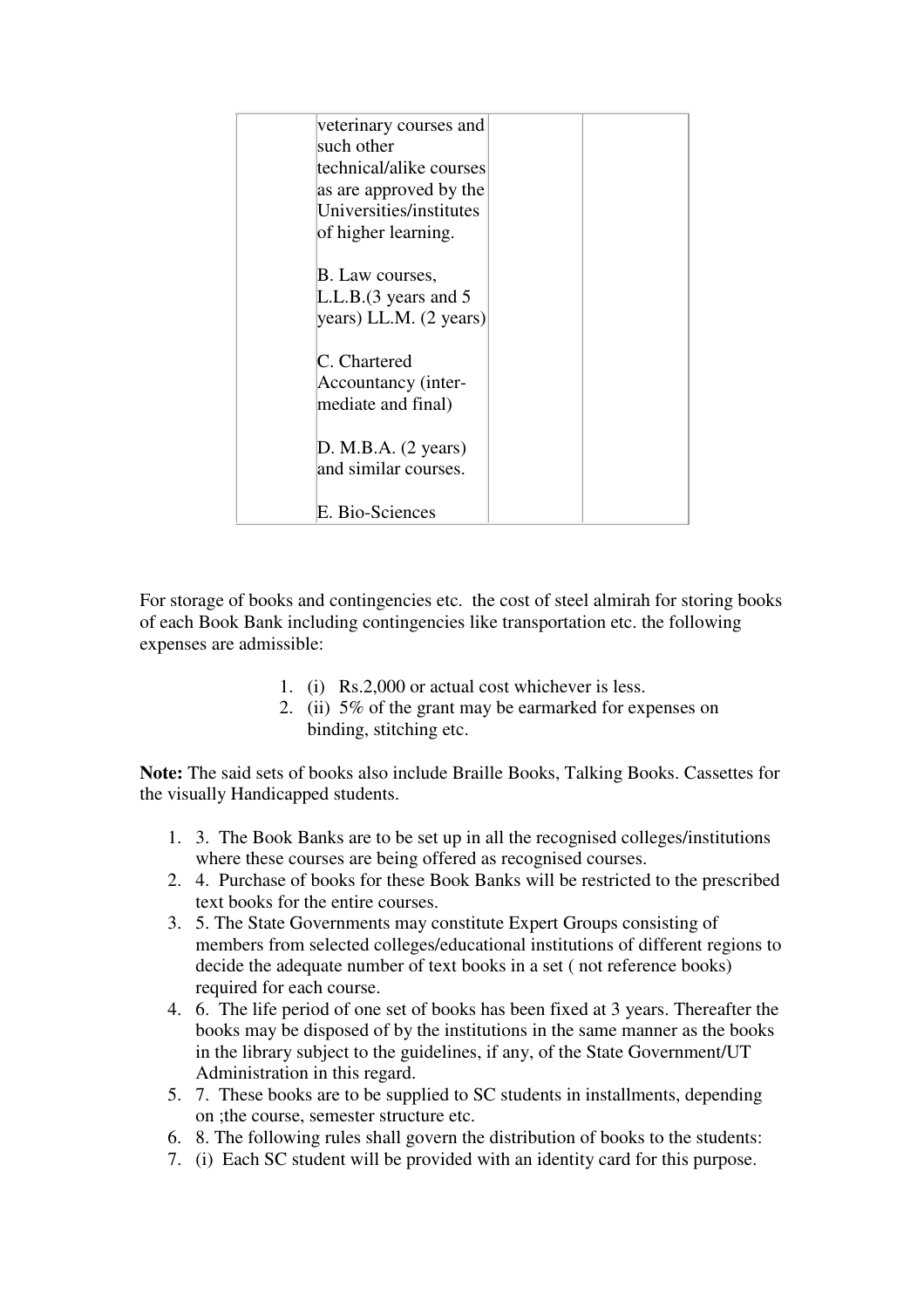- 8. (ii) Each SC student will be required to submit requisition for borrowing books from the Book Bank in a form to be provided for this purpose.
- 9. (iii) The books would be returned to the Book Bank at the end of each term. The Principal of the college/ institution will make every effort to ensure that those students who complete their course or those who drop out in the middle, return the books belonging to the Book Bank.
- 10. (iv) It is the responsibility of the student concern to maintain the books specified them from the Book Bank, in good condition.
- 11. (v) Any case of loss or damage to the books would attract penalty. In case of serious damage or loss of books, the students concerned will have to bear the cost of the book.

# 12. **VI) SELECTION OF CANDIDATES**

- 13. i) All the eligible Scheduled Caste candidates will be given scholarships subject to the application of Means Test prescribed in these Regulations.
- 14. ii) Candidates belonging to one State but studying in other State will be awarded scholarships by the State to which they belong and will submit their applications to the competent authorities in that State. In the matter of exemption from fees or other concessions also they will be treated as if they were studying in their own State.

# 15. **VII) DURATION AND RENEWAL OF AWARDS**

- 16. I) The award once made will be tenable from the stage at which it is given to the completion of course subject to good conduct and regularity in attendance. It will be renewed from year to year provided that within a course which is continuous for a number of years, the scholar secures promotion to the next higher class irrespective of the fact whether such examinations are conducted by a University or the Institution.
- 17. II) If a Scheduled Caste scholar pursuing Group I courses fails in the examination for the first time, the award may be renewed. For second and subsequent failure in any class, the student shall bear his/her own expenses until he/she secures promotion to the next higher class.
- 18. III) If a scholar is unable to appear in the annual examination; owing to illness and or on account of any other unforeseeable event, the award may be renewed for the next academic year on submission of medical certificate and/or other required sufficient proof to the satisfaction of the Head of the Institution and his/her certifying that the scholar would have passed ;had he appeared in the examination.
- 19. iv) If according to the Regulations of a University/ Institutions, a student is promoted to the next higher class even though he/she may not have actually passed in lower class and is required to take examination; of the junior class again after sometime, he/she will be entitled to scholarship for the class to which he/she is promoted if the student is otherwise eligible for scholarship.

#### **VIII. PAYMENT**

1. I) Maintenance allowance is payable from Ist April or from the month of admission, whichever is later, to the month in which the examinations are completed, at the end of the academic year (including maintenance allowance during holidays), provided that if the scholar secures admission after the 20th day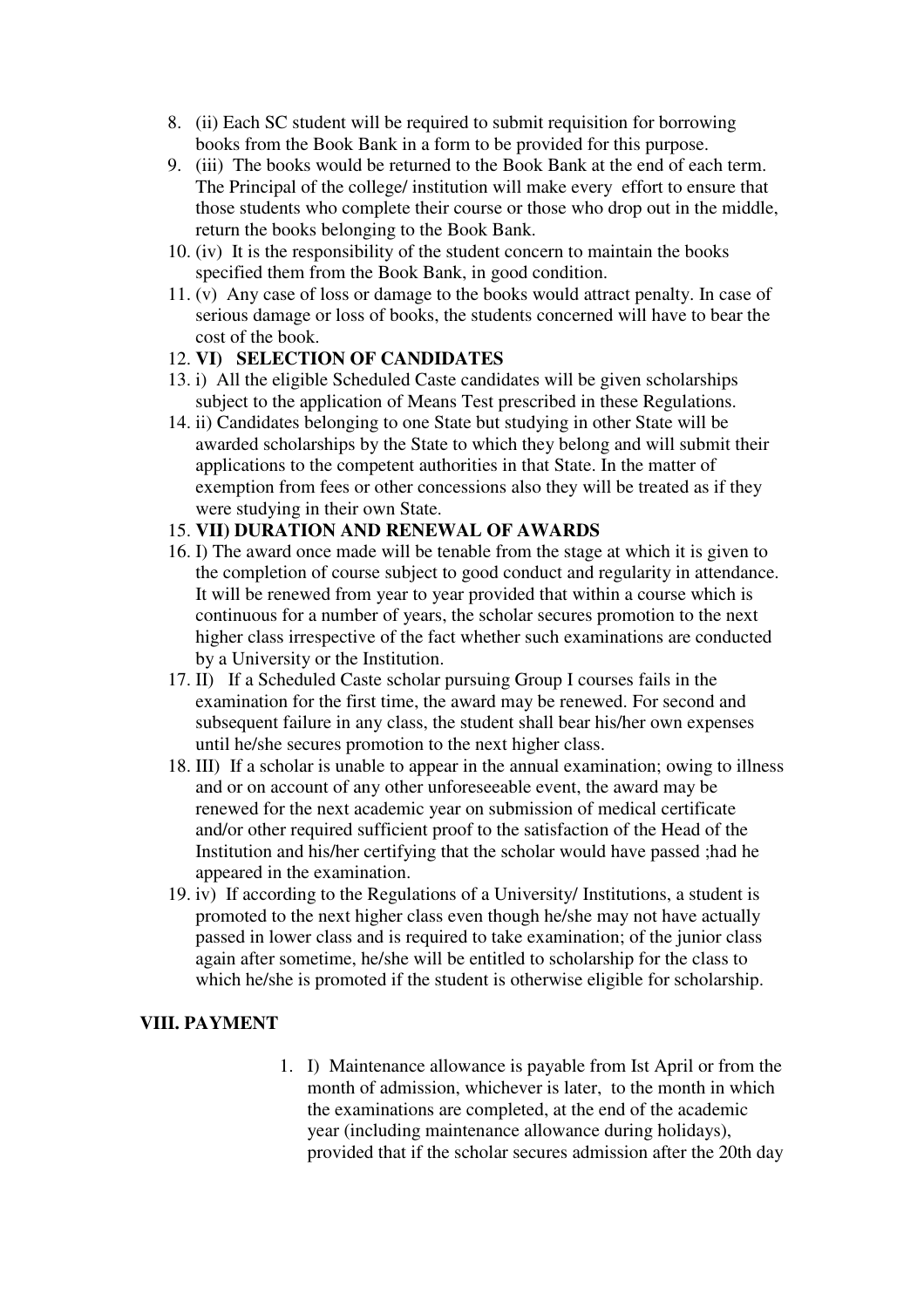of a month, the amount will be made from the following the month of admission.

- 2. II) In case of renewal of scholarships awarded in the previous years, maintenance allowance will be paid from the month following the month upto which scholarship was paid in the previous year, if the course of study is continuous.
- 3. III) The Government of the State/ Union Territory Administration, to which they belong, in accordance with the procedure laid down by them in this regard, will pay the scholarship money to the selected students.
- 4. IV) Scholarship will not be paid for the period of internship/ housemanship in the M.B.B.S. course or for a practical training in other course if the student is in receipt of some remuneration during the internship period or some allowance/stipend during the practical training in other course.

#### **IX OTHER CONDITIONS FOR THE AWARD**

- 1. I) The scholarship is dependent on the satisfactory progress and conduct of the scholar. If it is reported by the Head of the Institution at any time that a scholar has by reasons of his/her own act of default failed to make satisfactory progress or has been guilty of misconduct such as resorting to or participating in strikes, irregularity in attendance without the permission of the authorities concerned etc., the authority sanctioning the scholarship may either cancel the scholarships or stop or withhold further payment for such period as it may think fit.
- 2. II) If a student is found to have obtained a scholarship by false statements, his/her scholarship will be cancelled forthwith and the amount of the scholarship paid will be recovered, at the discretion of the concerned State Government. The student concerned will be blacklisted and debarred for scholarship in any scheme forever.
- 3. III) A scholarship awarded may be cancelled if the scholar changes the subject of the course of study for which the scholarship was originally awarded or changes the Institution of study, without prior approval of the State Government. The Head of the Institution shall report such cases to them and stop payment of the scholarship money. The amount already paid may also be recovered at the discretion of the State Government.
- 4. IV) A scholar is liable to refund the scholarship amount at the discretion of the State Government, if during the course of the year, the studies for which the scholarship has been awarded, is discontinued by him/her.
- 5. V) The regulations can be changed at anytime at the discretion of the Government of India.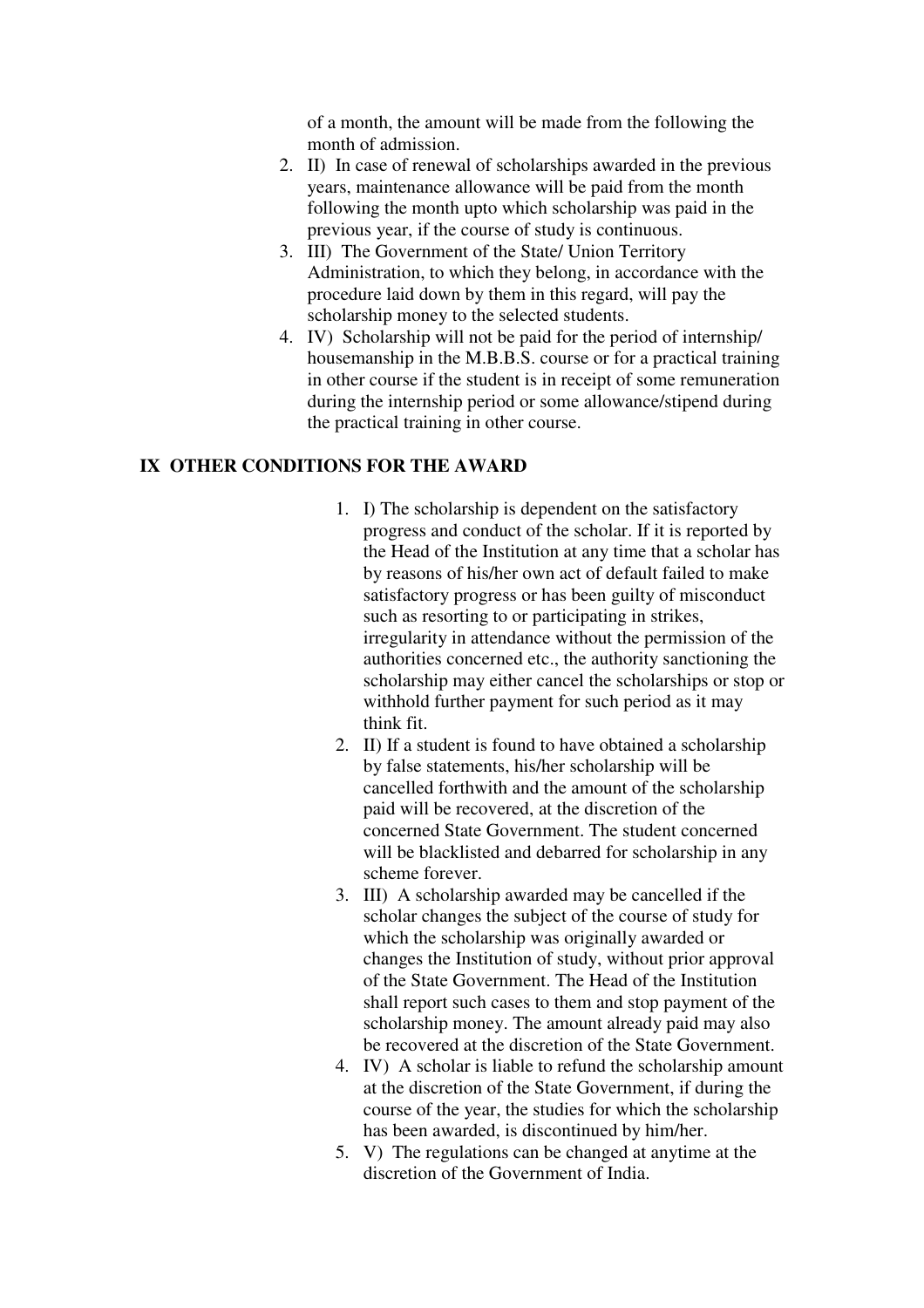# **X ANNOUNCEMENT OF THE SCHEME**

All the State Governments will announce in May-June, the details of the scheme and invite applications by issuing an advertisement in the leading newspapers of the State and through other media outfits. All requests for application forms and other particulars should be addressed to the Government of State/ Union Territory Administration to which the scholars actually belong. The applicant should submit the completed application to the prescribed authority before the last date prescribed for receipt of applications.

# **XI PROCEDURE FOR APPLYING**

- 1. i) An application for scholarship should comprise:
	- 1. a) One copy of the application for scholarship in the prescribed form (separate application forms as have been prescribed for 'fresh' and renewal scholarship by concerned States/UTs).
	- 2. b) One copy of the passport size photograph with signatures of the student thereon (for fresh scholarship).
	- 3. c) One attested copy of certificates, diploma, degree etc., in respect of all examinations passed.
	- 4. d) A certificate (in original) of Caste duly signed by an authorized Revenue Officer not below the rank of Tahsildar.
	- 5. e) An income declaration by the self-employed parents/guardians, stating definite income from all sources by way of an affidavit on non-judicial stamp paper. Employed parents/guardians are required to obtain income certificate from their employer and for any additional income from other sources, they would furnish declaration by way of an affidavit on non-judicial stamp paper.
	- 6. f) A receipt in acknowledgement of the scholarship in the previous year on the form attached to the application only duly counter-signed by the Head of the Institution concerned, if the application was in receipt of a scholarship under this scheme in the preceding year.

ii) Application complete in all respects shall be submitted to the Head of the Institution, being attended or last attended by the candidates and shall be addressed to an officer specified for this purpose by the Government of State/ Union Territory to which the student belongs, in accordance with the instructions issued by them from time to time.

# **XII FUNDING PATTERN OF THE SCHEME**

The Scheme is implemented by the State Governments and Union Territory Administrations, which receive 100% central assistance from Government of India for the total expenditure under the scheme, over and above their respective Committed Liability. The level of Committed Liability of respective State Governments/Union Territory Administrations for a year is equivalent to the level of actual expenditure incurred by them under the Scheme during the terminal year of the last Five Plan Period and is required to be borne by them for which they are required to make